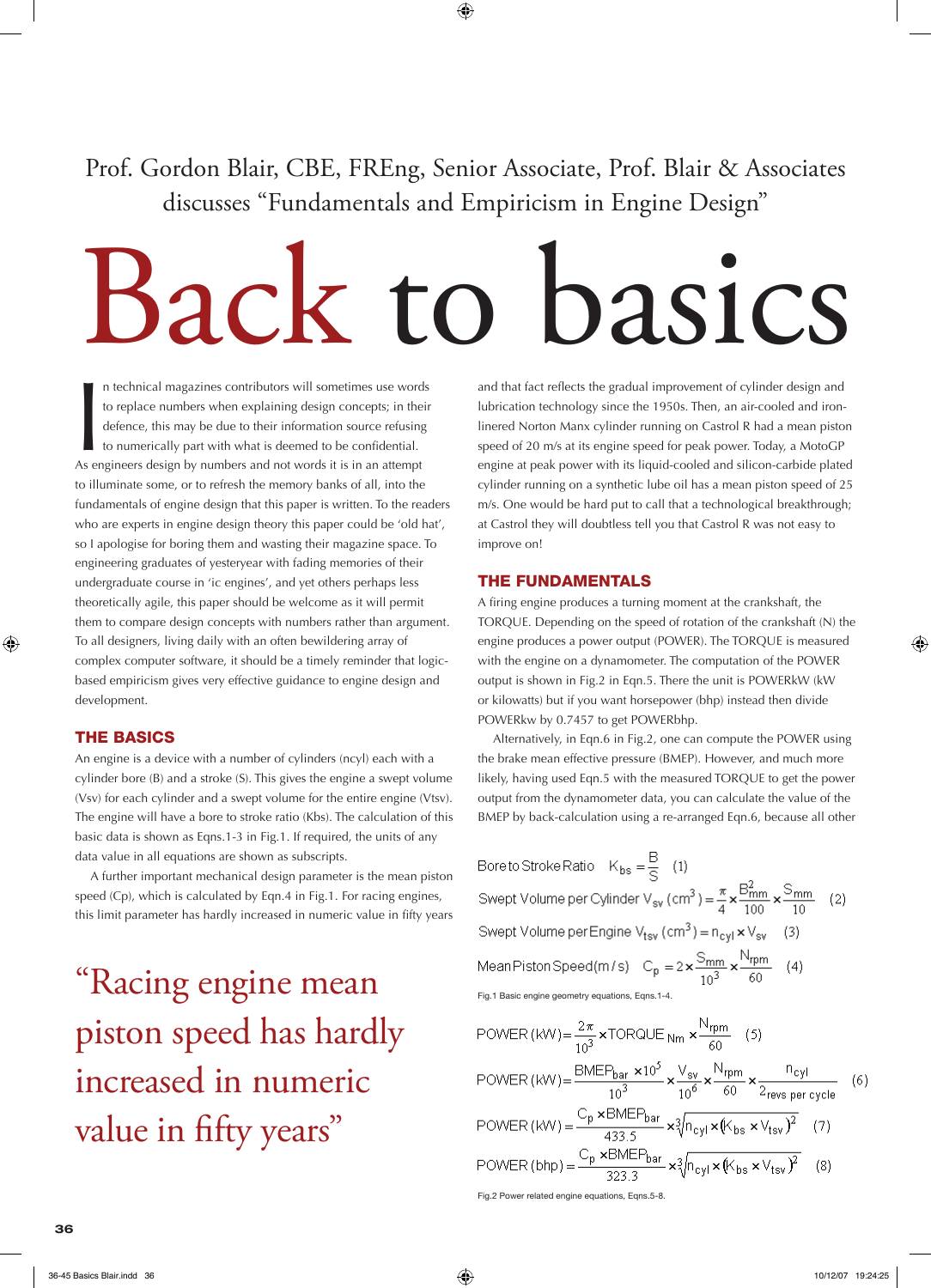

Fig.3 Definition of in-cylinder work. Fig.4 Cylinder pressure analysis for IMEP and PMEP.

equation parameters are known data values for the engine. You will note that the last term in Eqn.6 shows a division by 2 which reflects the fact that all mean effective pressure data are computed over a 360 degree crankshaft period and it takes two such crank degree periods to make up a four-stroke cycle. If we were discussing two-stroke engines that number 2 would be unity in Eqn.6. To finish that point, the word "cycle" refers to the "thermodynamic cycle" of events which in the 4-stroke engine takes 2 crankshaft revolutions; that cleverly efficient 2-stroke engine does it in one!

 Later in this paper the concept of mean effective pressure will be discussed in more depth but at this point let it be said, somewhat like mean piston speed, this is another parameter which, for the naturally aspirated, spark-ignition, gasoline burning, four-stroke racing engine, has barely changed over the last fifty years. That Norton Manx racing motorcycle of 1955 attained a BMEP value of almost 14 bar. Today's MotoGP engine also has a BMEP value of about 14 bar. Some progress!

 However, that 800 cc MotoGP engine does it at 17,000 rpm, whereas the 500 Norton did at 7100 rpm so the power differential is huge, i.e., 200+ hp versus 55 hp. How is that possible if two of the main performance parameters are virtually constant?

 The explanation can be found through the onward manipulation of Eqn.6 to become Eqns.7 and 8. Consider two engines, each with a common BMEP of 14 bar. Take the Norton first: this 'square' 499 cc single-cylinder engine had a bore-stroke ratio (Kbs) of unity and a piston speed (Cp) of 20 m/s which data, when inserted into Eqn.8 gives 54.5 bhp at an engine speed (N) of 6978 rpm; the bore (B) and stroke (S) work out at 86 mm each. Now for today's 800 cc MotoGP four-cylinder engine with a bore-stroke ratio (Kbs) of 1.59 and a piston speed (Cp) of 25 m/s. That data entered into Eqn.8 reveals that the MotoGP engine will produce 201 bhp at 16,121 rpm and the engine bore (B) is 74 mm and the stroke (S) is 46.5 mm.

 As the BMEP potential and the piston speed are such common parameters between engines, the Eqns.7 and 8 become very useful ready-reckoners as to the possible power performance of any

engine. For example, the highest mean piston speed (Cp) I have heard of is 26.5 m/s and the maximum BMEP potential of the simple naturally aspirated, spark-ignition, gasoline burning, four-stroke racing engine at high piston speed is some 15 bar. Tuned at lower engine speeds and high compression ratios, BMEP figures above 16 bar are possible. If methanol or ethanol fuel is used, then add 10% to the potential BMEP. If the gasoline engine is turbocharged or supercharged, then the possible BMEP attainable is found by multiplying that exemplar 15 bar naturallyaspirated BMEP by the boost pressure ratio. If the engine is a 'diesel' the situation is a little more complex as account must be taken of both the lean air-fuel ratio and the very high compression ratio that it employs.

Nevertheless, Eqns.7 and 8 permit you to make quick design decisions as to what performance is potentially possible from any engine. It also permits you to numerically trip up those PR-based engine developers who grossly exaggerate their engine's power output as evidence of the application of their genius!

#### THE MEAN EFFECTIVE PRESSURE

Work is defined as the distance (dX) moved by a force (F). In the context of a piston in a cylinder, as seen in Fig.3, the force (F) on the piston is the product of the pressure (P) on it when applied over the piston area (A). Hence, the work done on, or by, the piston as it moves is the product of the pressure (P) and the cylinder volume change (dV) as it occurs. On the power stroke, as the volume increases that work is positive. On the compression stroke, as the volume decreases that work is negative, i.e., supplied by the engine to the piston.

 During the power phase, from bottom dead centre (bdc) to the next bottom dead centre (bdc), or one turn of the crankshaft, the pressure-volume diagram of the in-cylinder events is shown in Fig.4. It is sketched from data for the MotoGP engine discussed in a previous issue of RET [2]. The net work (POWER WORK) on the piston during this process is the summation (integration) of all of the pressure-

"Those engine developers who grossly exaggerate their engine's power as evidence of their genius!"

t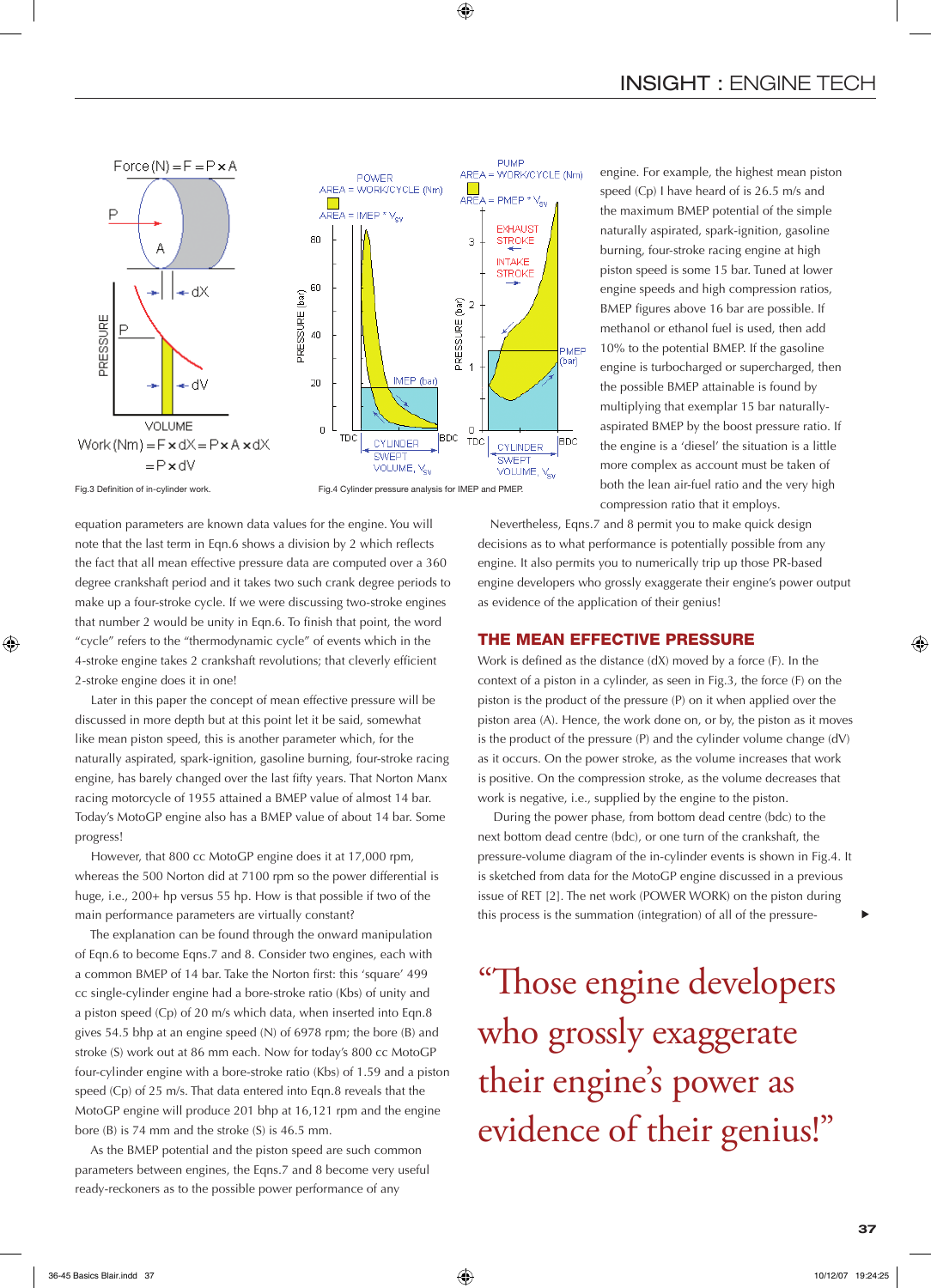NET WORK  $_{\text{percyl}}$  = BMEP  $\times$  V<sub>sv</sub> = (IMEP - PMEP - FMEP)  $\times$  V<sub>sv</sub>  $\text{POWER} = n_{cyl} \times \text{NET WORK}_{per\, cyl} \times \frac{\text{REVS}_{per\,sec}}{\text{REVS}_{per\,cycle}} \quad (10)$  $\text{IMEP} = \frac{\text{POWER WORK per cylinder}}{V_{\text{sv}}} \propto \frac{Q_{\text{fuel per cylinder}}}{V_{\text{sv}}}$  (11)  $\mathsf{IMEP}\xspace \mathop{\mathbf{ac}}\limits^{\mathop{\mathbf{M}}\limits^{\mathop{\mathbf{fuel}}\limits^{\mathop{\mathbf{fvel}}\limits^{\mathop{\mathbf{fvel}}\limits^{\mathop{\mathbf{fvel}}\limits^{\mathop{\mathbf{fvel}}\limits^{\mathop{\mathbf{fvel}}\limits^{\mathop{\mathbf{fvel}}\limits^{\mathop{\mathbf{fvel}}\limits^{\mathop{\mathbf{fvel}}\limits^{\mathop{\mathbf{fvel}}\limits^{\mathop{\mathbf{fvel}}\limits^{\mathop{\mathbf{fvel}}\limits^{\mathop{\mathbf{fvel}}\limits^{\mathop{\math$ TORQUE  $\alpha$  NET WORK per cyl  $\alpha$  BMEP  $\times$  V<sub>sv</sub> (13) BMEP sociMEP  $\mathbf{\alpha} \frac{\text{M}^{\text{air}}_{\text{pervyl}}}{V_{\text{cw}}}$  = DR (14)

Fig.5 WORK, POWER, IMEP, BMEP, and DR,, Eqns.9-14.

volume increments over the period and is shown as the area coloured yellow in the diagram. If there were no other losses in the system, that would be the work delivered to the crankshaft; but there are.

 The yellow area can be represented by the equivalent rectangular area shown in blue, which area has a height of IMEP and a width of the cylinder swept volume (Vsv). The value of IMEP is known as the indicated mean effective pressure. It is called 'indicated' as it is derived from the pressure transducer signal as measured in the cylinder head of the engine; in ancient times this signal was referred to as an 'indicator diagram'. The 'ancient times' I refer to are my student days where the only device available was an amazing instrument called a 'Farnborough' indicator; that should awaken a few memories among the octogenarian readership!

 During the pumping phase that follows, from bottom dead centre (bdc) to the next bottom dead centre (bdc), or the next turn of the crankshaft, the pressure volume diagram is shown at the right of Fig.4. It too is for the MotoGP engine at 16,100 rpm [2]. Here, the work computation would elicit a negative value for the PUMP WORK, the yellow area on that diagram, as the opening (higher) line is of compression (negative dV) during the exhaust stroke. This yellow area can be equally represented by the equivalent rectangle of height PMEP and width Vsv and PMEP becomes labelled as the pumping mean effective pressure. Its negative numerical value indicates that the pumping work is supplied by the piston from the crankshaft; in short, it is lost work.

The rest of the engine work losses are lumped together as 'frictional'

"The MotoGP engine designed for a BMEP of 14 bar at 16,100 rpm had a mechanical efficiency of 75.6%"



Fig.6 Valve, valve seat, port and manifold geometry.

losses and can be expressed as a FMEP value, the friction mean effective pressure, again officially a negative number.

 The upshot of this part of the discussion can be seen in Fig.5, containing Eqns.9-14. The net work per cylinder per cycle is shown in Eqn.9 where the brake mean effective pressure (BMEP) is observed to be the result of subtracting the (positive values of) the pumping mean effective pressure (PMEP) and the friction mean effective pressure (FMEP) from the indicated mean effective pressure (IMEP).

 AS IMEP and PMEP data can only be determined from an analysis of measured cylinder pressure diagrams, but BMEP can be calculated from measured dynamometer data through Eqns.6-7, then one method of determining FMEP is through the re-arrangement of Eqn.9. The other method is to motor the engine on a dyno and measure the 'frictional' torque and calculate a 'FMEP', but there are complications here with the presence of another, and different, pumping loss during the motoring process. The ratio of BMEP to IMEP is known as the 'mechanical efficiency' of the engine and is normally in the 75 to 85% range for most racing engines.

 The MotoGP engine [2], designed for a BMEP of 14 bar at 16,100 rpm, produced exactly that. It had a IMEP value of 18.52 bar, a PMEP value of 1.26 bar (see Fig.4) and a FMEP value of 3.26 bar; the mechanical efficiency was 75.6%.

## THE CONNECTION BETWEEN MEAN EFFECTIVE PRESSURE AND AIRFLOW

In Fig.5, Eqn.11, it can be seen that IMEP is the POWER WORK divided by the cylinder swept volume. Alternatively, that in-cylinder work is directly proportional to the heat released (Q) by combustion of the fuel trapped in the cylinder. The value of heat released (Q) will also be a function of compression ratio [1] but we will ignore this as it is a second order effect. In Eqn.12, this argument is advanced to relate the heat released (Q) to the mass (M) of fuel trapped in the cylinder. However, as air-fuel ratios for racing engines on gasoline are almost fixed at a 'lambda' value of 0.85, and with the calorific value of gasoline a virtual constant, Eqn.12 reduces to showing that IMEP is directly proportional to the mass of air (Mair) trapped in the cylinder.

It is but a short logical step in Eqn.14 to relate the BMEP to IMEP and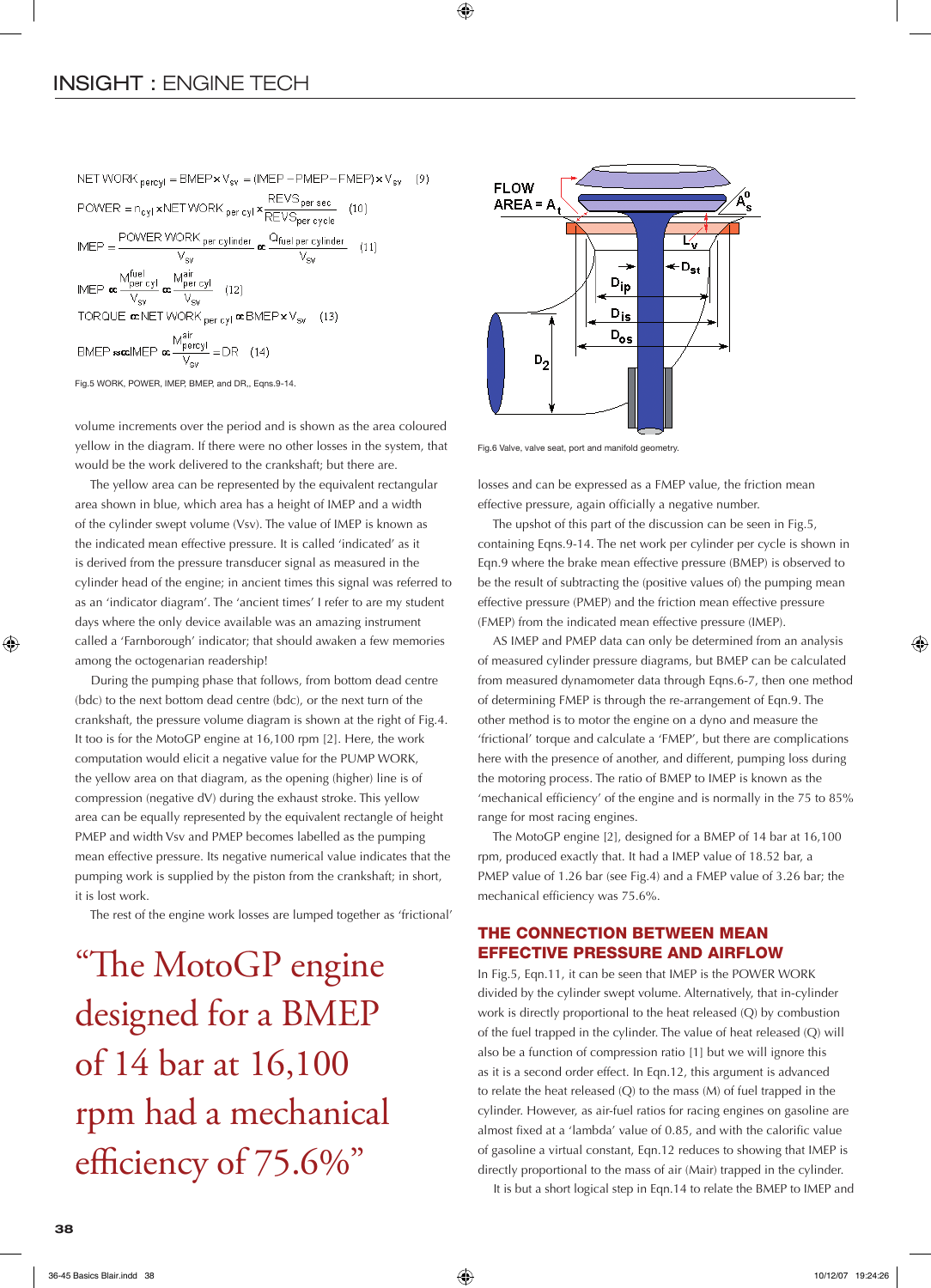the BMEP to the specific mass airflow rate into the engine, i.e., delivery ratio (DR). An even shorter logical step is found by linking Eqns. 13 and 14 to relate the engine TORQUE output per cylinder to BMEP and DR. In short, as BMEP and DR have only minor variations from one racing engine to another, BMEP and DR are far more useful numbers with which to compare the development level of differing engines than is the output TORQUE, because this number also incorporates the total swept volume of an engine. The bottom line, design-wise, is that brake mean effective pressure (BMEP) is inextricably linked with the specific mass airflow rate ratio, delivery ratio (DR).

 In this discussion, you will note that I have not used or defined the term 'volumetric efficiency', which is a volume based specific airflow rate parameter. Imagine we have a race engine breathing air at sea-level and 20 deg.C. We take the same engine and run it at altitude where the air pressure is 90% of the sea-level condition but the temperature is still 20 deg.C. The air density at this altitude is 90% of that at sea-level. The engine will gulp exactly the same volume flow rate of air at altitude as at sea-level but only 90% of the mass flow rate of air. The engine will produce performance characteristics at altitude virtually pro-rata with air density. Hence, the volumetric efficiency of the engine at altitude is identical to that at sea-level whereas at altitude the delivery ratio is 90% of the sea-level value. It is obvious which parameter is the more useful as a guide for the engine power characteristics, and which is not and why it is ignored.

### THE ONWARD CONNECTION BETWEEN AIRFLOW AND DESIGN

An engine inhales air through its intake valve(s) and exhales through its exhaust valve(s). The aperture area (At) through which this flow takes place at any valve lift (Lv) is shown in Fig.6. Also shown is the basic geometry of a valve seat, a valve seat angle, a valve stem, an inner port, and a duct size at the manifold. The physical dimensions are labelled as the valve seat angle (As), the diameters at the seat (Dis and Dos) and at the inner port (Dip), and at the manifold (D2). The manifold diameter (D2) may connect to a number of valves (nv) so, if so, the total aperture area for flow is obviously a multiple (nv times At) of that illustrated for one valve.

 The aperture flow area (At) is considered as being the side area of a frustum of a cone and that cone shape changes position with lift



# "It must be persistently used to the point of pedantry in absolutely every aspect of the race engine design process"

(Lv)[3]. We decided to use this flow area convention in Belfast some forty years ago. It is not vital to employ this particular criterion as one could equally well select the At value as the side area of a simple cylinder comprising the inner seat diameter (Dis) with the height of the valve lift (Lv). What is vital, is that having decided on the use of a particular convention to acquire the aperture area (At) then, if all further analyses are to be accurate, it must be persistently used to the point of pedantry in absolutely every aspect of the design process from the experimental determination of discharge coefficients (Cd), valve flow time-areas, through to implementation within a theoretical engine simulation.

 The theoretical computation of the airflow rate is conducted through the equations, Eqns.15-17, as illustrated in Figs.7 and 8. The opening statement of Eqn.15 repeats the last statement of Eqn.14 but continues on to show the fine detail of the computation of delivery ratio (DR) as a summation (integration), crankangle by crankangle, of small increments of the airflow rate. At any one step, the effective area of the aperture is the product of the discharge mass flow coefficient (Cd) and the area (At). The volume flow is found by multiplying that value by the particle velocity, and the mass flow rate by multiplying that product by the prevailing gas density (rho). The summation is conducted over the main part of the intake stroke from tdc to bdc. This is the complex step by step integration that proceeds incrementally within any computer-based engine simulation [3]. However, this computational approach for the delivery ratio (DR), seen in Eqn.17, will never be executed on your pocket calculator!

The main variables (Cd, rho, and c) vary dramatically during the



Fig.7 Theory to compute delivery ratio (DR) Eqn.15. Fig.7 Theory to compute delivery ratio (DR) Eqn.15.

t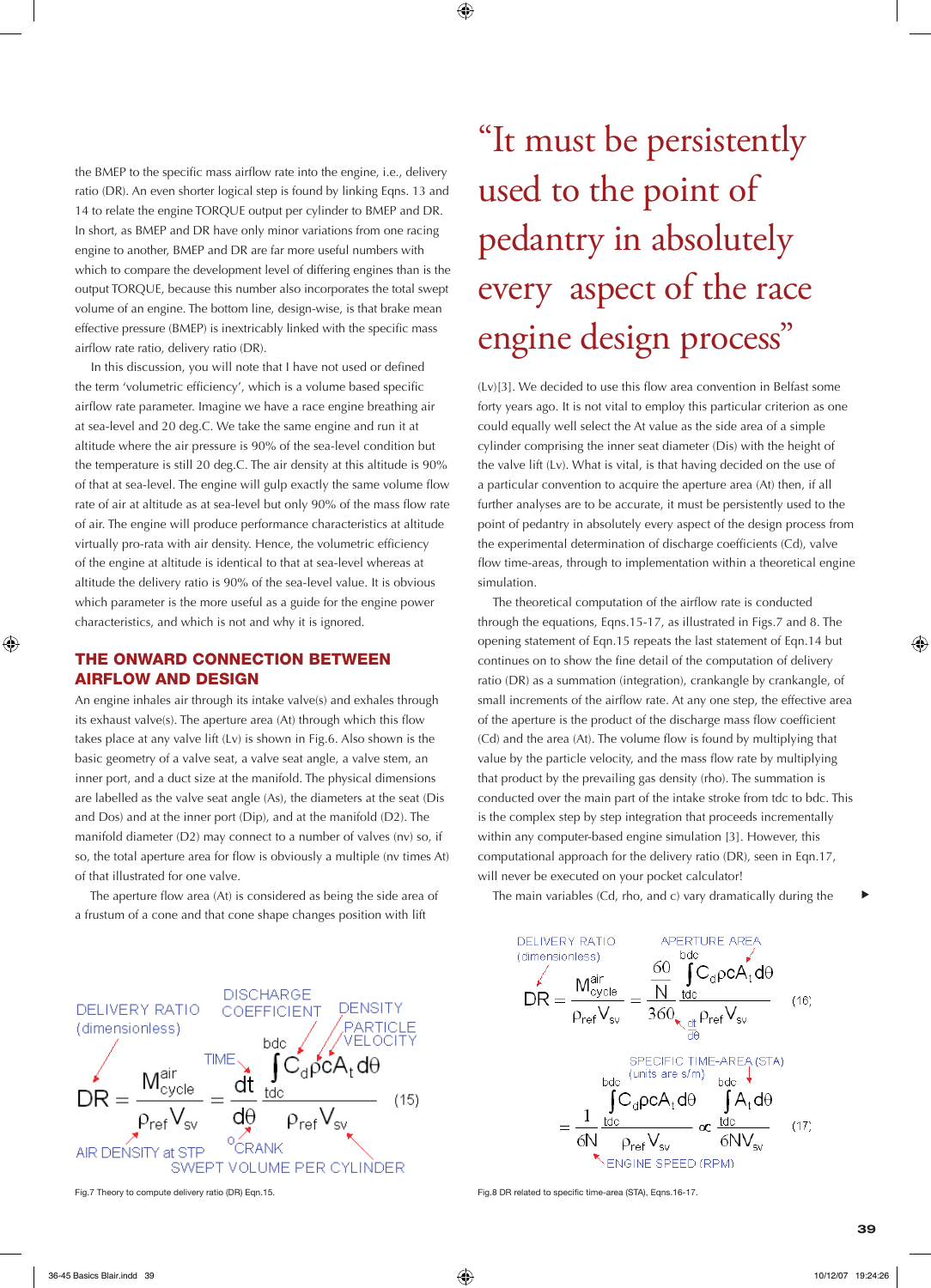

MotoGP ENGINE at 16100 RPM - PARTICLE VELOCITY as MACH NUMBER



Fig.10 Exhaust and intake duct particle velocities.

Fig.9 Discharge coefficient map (Cd) for exhaust outflow.

summation process from tdc to bdc. For the discharge coefficient (Cd), a feel for the extent of that variation can be obtained in Fig.9 for exhaust valve outflow where it changes considerably not only with valve lift but also with the pressure ratio across the valve. In Fig.10 is shown the variation of the particle velocity (c) at the manifold diameter (D2) for both the exhaust and the intake processes; the value is plotted as Mach number which is particle velocity (c) divided by the local acoustic velocity. For the intake flow, from tdc to bdc, the particle velocity rises from near zero to a Mach number of about 0.5 (about 170 m/s and see below re Mean Gas Velocity).

However, while these variations are significant and would inhibit the 'pocket calculator' solution for DR at the penultimate term of Eqn.17 in Fig.8, the pattern of all these variations from engine to engine is really quite similar. Hence, citing these similarities, we can solve for the very last term in Eqn.17 by declaring that the value produced is proportional to, but not equal to, delivery ratio (DR).

 The last term in Eqn.17 is known as the specific time area (STA) with units of s/m; as it is for the "intake pumping period", or intake stroke, it is labelled as STAip. In Fig.11 is shown the graphical result of solving separately the top line of the last term of Eqn.17; it is the area coloured blue in the diagram which is the integration of the intake aperture area from tdc to bdc. The entire intake valve period extends from opening (IVO) to closing (IVC), but the STAip data refers only to the main intake pumping period from tdc to bdc.

 In Fig.12 is sketched the result of the equivalent calculation for the exhaust pumping period, the exhaust stroke from bdc to tdc for the exhaust valve and is labelled as STAep. By definition, any air mass induced into the engine inevitably becomes the exhaust mass post-combustion (plus the added fuel mass) and which requires to be expelled from the engine. Therefore, there is an obvious proportionality connection between the STAip and STAep values.

 In a racing engine with tuned intake and exhaust systems, scavenging of the trapped exhaust gas during the valve overlap period from the small space that is the clearance volume is a vital part of effective engine design. The pressures that force this process can be

seen in Fig.13; this picture is taken from a simulation of the MotoGP engine at 16,100 rpm [2]. It can be seen that the direction of the pressure difference across the cylinder during the majority of the valve overlap period is from the intake side to the cylinder and onwards towards the exhaust. This permits a through-draught of fresh charge to scavenge the cylinder of its exhaust gas and fill it with fresh charge. If carried out effectively say, in an engine with a compression ratio of 11, it means that the induction process can begin with a delivery ratio of some 10% before the downward piston motion even begins to suck in air.

 At the risk of being accused of pedantry, 10% extra DR can be 10% extra BMEP, 10% extra TORQUE and 10% extra POWER. The scavenge process will only be successful, always assuming that the intake and exhaust tuning is as well organised as in Fig.13, if the phasing of the opening intake valve and the closing exhaust valve apertures is effective. This phasing is well-expressed pictorially in Figs.14 and 15 by the specific time areas for the overlap valve periods for the exhaust valve(s) (STAeo) and the intake valve(s) (STAio) as the red and blue coloured areas, respectively. If either value, or both, is numerically deficient then, even with perfect pressure wave tuning, the throughflow scavenge process will be impaired, as will the engine POWER. In a two-door room with both doors shut, there are no draughts on a windy day.

 Another valve area segment to be considered is the period from the opening of the exhaust valve(s) to the bdc position, i.e., the exhaust blowdown period. The specific time area for this period (STAeb) is shown, coloured red, in Fig.16. If this value is numerically inadequate then the cylinder pressure at bdc will be high as a sufficient mass of exhaust gas has not been bled from the cylinder. Hence, the ensuing exhaust pumping process from bdc to tdc will be conducted with higher than normal cylinder pressures giving increased pumping losses (PMEP) and may even promote excessive exhaust gas backflow up the intake tract as the intake valve opens. If this latter situation occurs, even a well-designed scavenge process could be negated because it would be conducted with backflow exhaust gas and not fresh intake charge; a situation guaranteed to invisibly and inexplicably reduce power output, raise the trapped charge temperature and encourage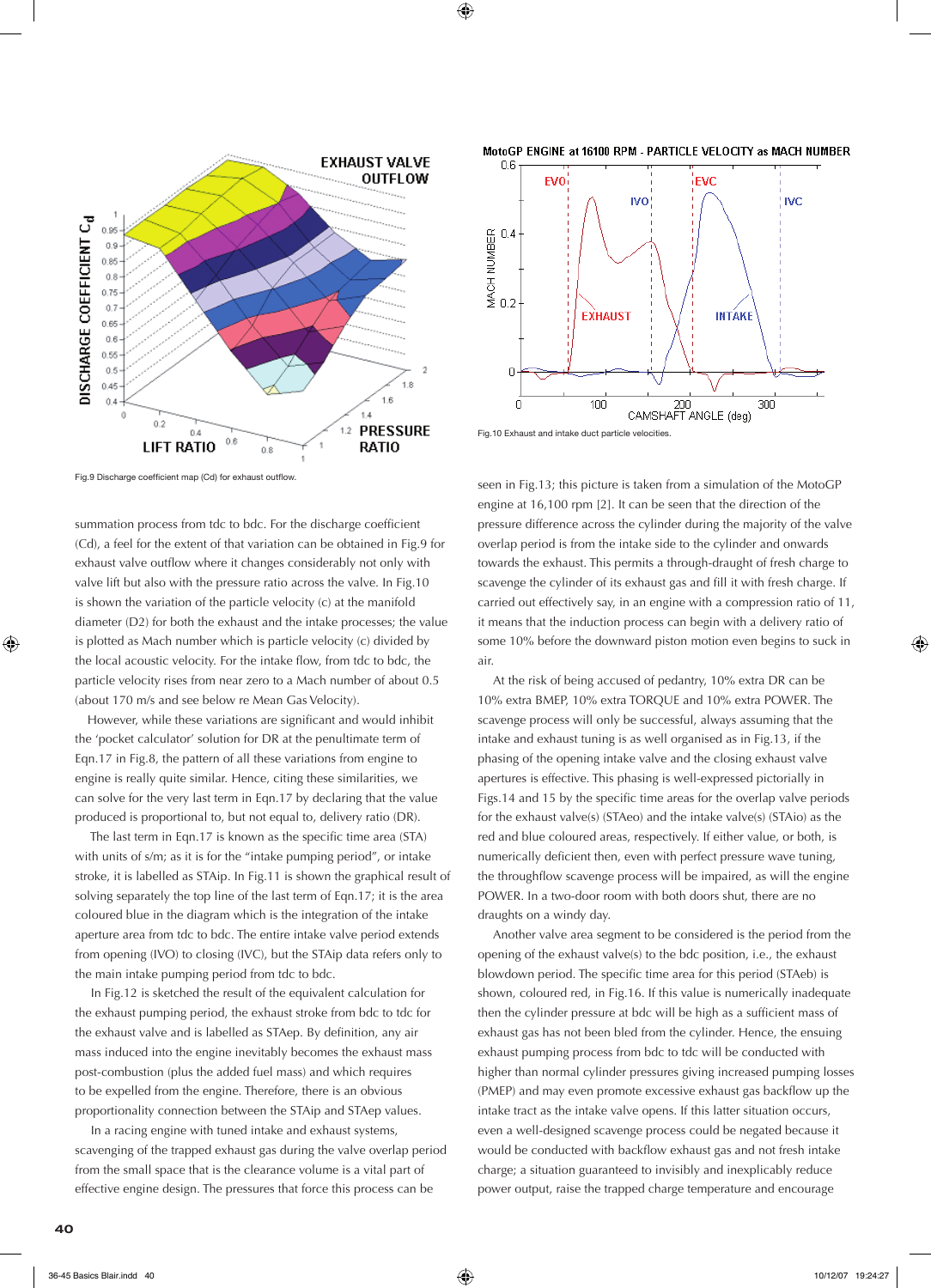# "A situation guaranteed to encourage detonation and make a tyro designer believe in chaos theory!"

detonation, and make a tyro designer believe in chaos theory.

 The final valve area segment to be considered is the period from the bdc position on the intake stroke to intake valve closure at IVC, i.e., the intake ramming period. The specific time area for this period (STAir) is shown, coloured blue, in Fig.17. The higher is the required delivery ratio (DR), i.e., the higher required BMEP and STAip values, then so too must be the need for effective intake ramming which requires sufficient valve aperture and time at any engine speed. That a well-designed and phased intake system will give the correct direction of pressure differential to encourage a ramming action can be observed from bdc to IVC in Fig.13.

## THE CONNECTION BETWEEN SPECIFIC TIME AREA AND DESIGN

Many years ago [4] I established the effectiveness of the STA-BMEP connection for two-stroke engines and adapted it for the design of four-stroke engines [3]. For the four-stroke units, I analysed many engines [3], ranging from high performance racing engines to lawnmowers, all at their engine speed for peak horsepower, and discovered that there was indeed a logical numerical connection between their individual STA values and the BMEP attained by them.

 There was, naturally, scatter in this plethora of data from so many sources, but the trends were very clear. A theoretical connection between STA and BMEP was established and reduced to equations;

these are the Eqns.18-23 seen in Fig.18. It cannot be emphasised too strongly, as these equations were determined at the engine speed for peak horsepower, that they can only be applied in reverse for another engine as design criteria at the required speed for peak power for that engine. Another important point to note is that this is empiricism and so, in the design mode, while one should match the six individual STA values as closely as possible to their target values for a required BMEP, it is not critical to match them to the last 0.001%. What is important is not to have any one STA value seriously deficient of its target value as that will make the design 'unmatched' and the engine will breathe badly.

 Although the Eqns.18-23 can be solved on your pocket calculator, it is too complicated to produce the actual STA values for a given engine. This requires the numerical integration of the six segments of the two valve lift curves and their aperture areas. This is really only possible on a computer with a spreadsheet, e.g., in MS Excel, or hardcoded into a computer program.

Today, in the 4stHEAD software [5] the STA analysis for the empirical design of a new engine, or analysis of an existing one, is conducted within a dedicated computer program. It should also be stated that the Eqns.18-23 really only apply to naturally aspirated, spark-ignition, gasoline burning, four-stroke engines as those were the engine types analysed for their creation [4]. In the 4stHEAD software, the original STA-BMEP equations of Fig.18 have been enhanced and extended to cope with both spark-ignition and compression-ignition engines; with the use of gasoline, kerosene, methanol and ethanol fuels; with the employment of differing compression ratios; and the use of supercharging or turbocharging.

# THE CONNECTION BETWEEN THE VALVE APERTURES AND THE DUCTS

The high cylinder pressure during exhaust blowdown, and the low cylinder pressure during the induction stroke, creates compression waves and expansion (suction) waves in their respective ducts. It is the reflection of these waves at the exhaust pipe end (or mid-section





t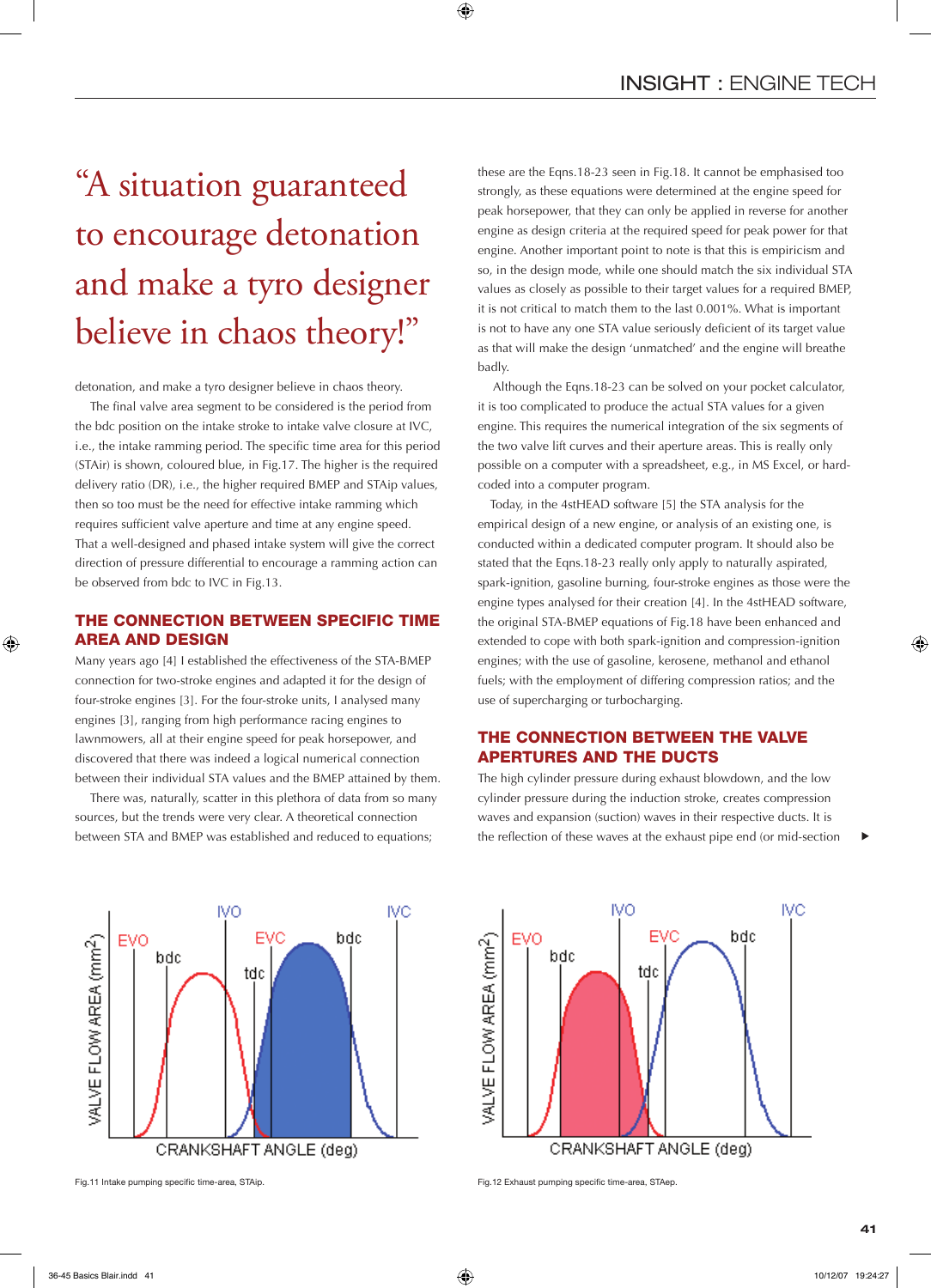



Fig.14 Exhaust overlap specific time-area, STAeo.

Fig.13 Cylinder, exhaust and intake pressure diagrams.

expansions at a branch or collector), or at the bellmouth of the intake, which provides the pressure differential characteristics to conduct cylinder scavenging during the exhaust overlap period [4]. In the case of the intake, that tuning length also needs to be set correctly to aid the ramming process [4].

 Apart from designing in the correct lengths, the empirical design of which is more than adequately covered elsewhere [4], the size of the ducts at the manifold is a most important design consideration and one which is rarely, if ever, emphasised in published empirical theory. If the ducts are too large then the pressure waves will be weak except at the very highest speeds and if too small they will yield waves of excessive amplitude except at the lower engine speeds. Upon pipe end reflection, weak waves give less effective pressure differentials for the scavenge or ramming processes and waves of excessive amplitude friction-scrub themselves along the pipe walls with an inevitable reduction in their strength giving the same outcome.

 Analysis of many engines, both empirically from their physical geometry and theoretically using complete engine simulations, yields empirical design criteria for the optimum size of these ducts. The empirical criteria relate the manifold duct size to their valve apertures and the number of valves (nv) providing them [4]. The calculation of these empirical design criteria for the intake and exhaust pipes is given in Eqn.24 in Fig.19 for the manifold to port area ratios (Kem and Kim) as are the limit values recommended for their use.

### DESIGN USING EMPIRICAL CRITERIA

I have already highlighted the design of a MotoGP engine previously presented in considerable detail in RET [2]. This discussion extends the design information for that engine. It was initially designed using the 4stHEAD software against all of the empirical criteria debated above [5]. The numerical evidence behind that statement is shown in Fig.20 for the specific time areas (STA) which were incorporated into the design at 16100 rpm for a piston speed (Cp) of 25 m/s and a BMEP of 14 bar with the exhaust and intake duct sizes (D2) labelled as standard in Fig.20. You will note that it is not possible to meet all STA target

values precisely, nor is it vital as empiricism is not an exact science! The reason one cannot precisely mesh actual and target STA values is that one must work within the confines of real valve lift profiles that must also survive without failure the 4stHEAD analyses of valvetrain dynamics and cam design and manufacture [2].

 This data for the MotoGP engine is presented to an accurate engine simulation [3] and run over a speed range from 12,000 to 17,000 rpm with the three differing sizes of exhaust and intake ducts shown in Fig.20. The results for POWER and airflow rate (DR) are shown in Figs.21 and 22. The largest duct pairing gives the highest power and airflow at the higher engine speeds but loses out at 12,000-14,000 rpm. However, the larger duct pairing also exceeds the designed power output of 202 bhp (14 bar BMEP at 16100 rpm) but at the expense of a 'peaky' power curve and an even 'peakier' airflow curve; the latter may provide on-track difficulties in fuelling smoothly. The standard duct sizes match the design power criterion exactly. The smaller duct pairing wins out at the lower speeds but loses power at the design speed of 16,100 rpm and above. The behavioural forecast for the empirical Km criteria is seen to be justified.



Fig.15 Intake overlap specific time-area, STAio.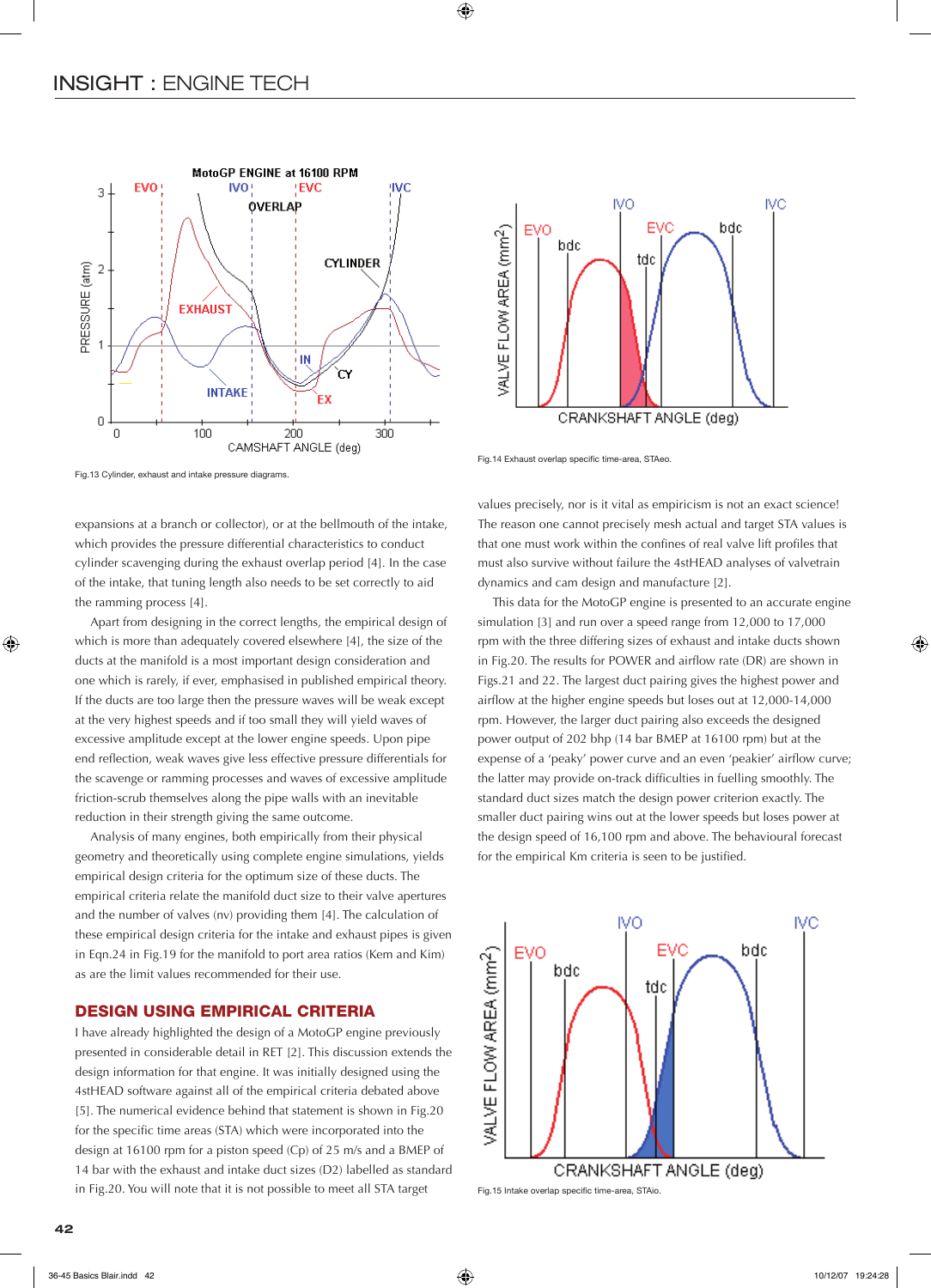

Fig.16 Exhaust blowdown specific time-area, STAeb.

 As seen in Fig.20, the applied Km criteria reveal that the duct size varies from the 'standard' value by about +/- 1 mm for 'acceptability' and that 'acceptability' is well-nigh proven in Figs.21 and 22. As these Km criteria exhibit a very narrow dimensional tolerance, this evidence should provide a cautionary tale for those who may somewhat arbitrarily size their engine ducts and are even now pondering the reasons behind either 'peaky' power curves or 'inadequate' peak power curves when, by their design lights, they ought to have been 'perfect'.

 A further insight into the design thinking behind the Km criteria shown in Fig.19 is provided by the graphs of the Mach number (the particle velocity) in the ducts of the MotoGP engine in Fig.23. With the three duct sizes as input data, these are computed by the engine simulation at the design point and peak power speed of 16,100 rpm. The 'standard' data (STD) has already been shown in Fig.10 but is repeated here. A 'perfect' design is considered to have a maximum particle velocity in the exhaust and intake ducts where the Mach number is 0.5.

 It can be seen in Fig.23 that the standard data does exactly that, thereby justifying the numerical selection of Kem at 1.2 and Kim at 0.95 as an optimum. Here, the larger duct has lower Mach numbers than 'standard' but will assuredly rise to the 0.5 level at speeds above

"A well-executed design can be negated to some extent by an incorrect sizing of the intake and the exhaust ducting"

16100 rpm, thereby giving more airflow and BMEP and POWER at those speeds. The smaller duct has high peak Mach numbers at 16,100 rpm which basically equates to too-strong exhaust and intake pulse amplitudes, while the highest exhibited value of the exhaust particle velocity at intake valve opening (IVO) almost certainly indicates that the exhaust pumping loss, and exhaust gas backflow into the intake tract, with this smaller pipe is greater than the others.

 In short, a well-executed design using the STA-BMEP parameters can be negated to some extent by an incorrect sizing of the intake and the exhaust ducting.

#### SIMPLER EMPIRICAL THEORY

The literature is full of simpler empirical design theories. You will find a selection of references on the topic at the end of Chapter 6 of a textbook [3]. I will examine but one here and one that is often quoted, i.e., the Mean Gas Velocity (Kl) or, as describes it better, a 'mean intake gas velocity' criterion. The basis for its calculation can be found in Fig.24 using Eqns.25 and 26.

 First, one calculates the Inlet Valve Area ratio, the ratio of the area exposed by the intake valve(s) to the cylinder bore area, using Eqn.25. In Eqn.25, whether one should use the outer seat diameter of the valves (Dos), or the outer diameter of the valve itself (Dv), or the inner port diameter (Dip), is not clear and is certainly not a subject of clarification in any 'technical' paper that I have read. Having acquired the value of Kiv, this data is used in Eqn.26 where the mean piston speed (Cp) is divided by Kiv to determine the Mean Gas Velocity (Kl); it has the units of velocity (m/s).

 Consider the geometry of the MotoGP engine at peak power at 16,100 rpm; the mean piston speed (Cp) is 25 m/s and the cylinder bore is 74 mm. The outer and inner seat diameters (Dos and Dis) of each of the two intake valves are 30 and 28 mm, respectively. There is no throat, so the inner port diameter (Dip) is also 28 mm. Taking the two possible 'intake valve diameters' into Eqn.25, the intake valve area ratios (Kiv) are 0.323 and 0.286, respectively. In Eqn.26 that yields Mean Gas Velocities of 87.4 and 76 m/s.

To some of my readers, these numbers may have great significance. ▶



Fig.17 Intake ramming specific time-area, STAir.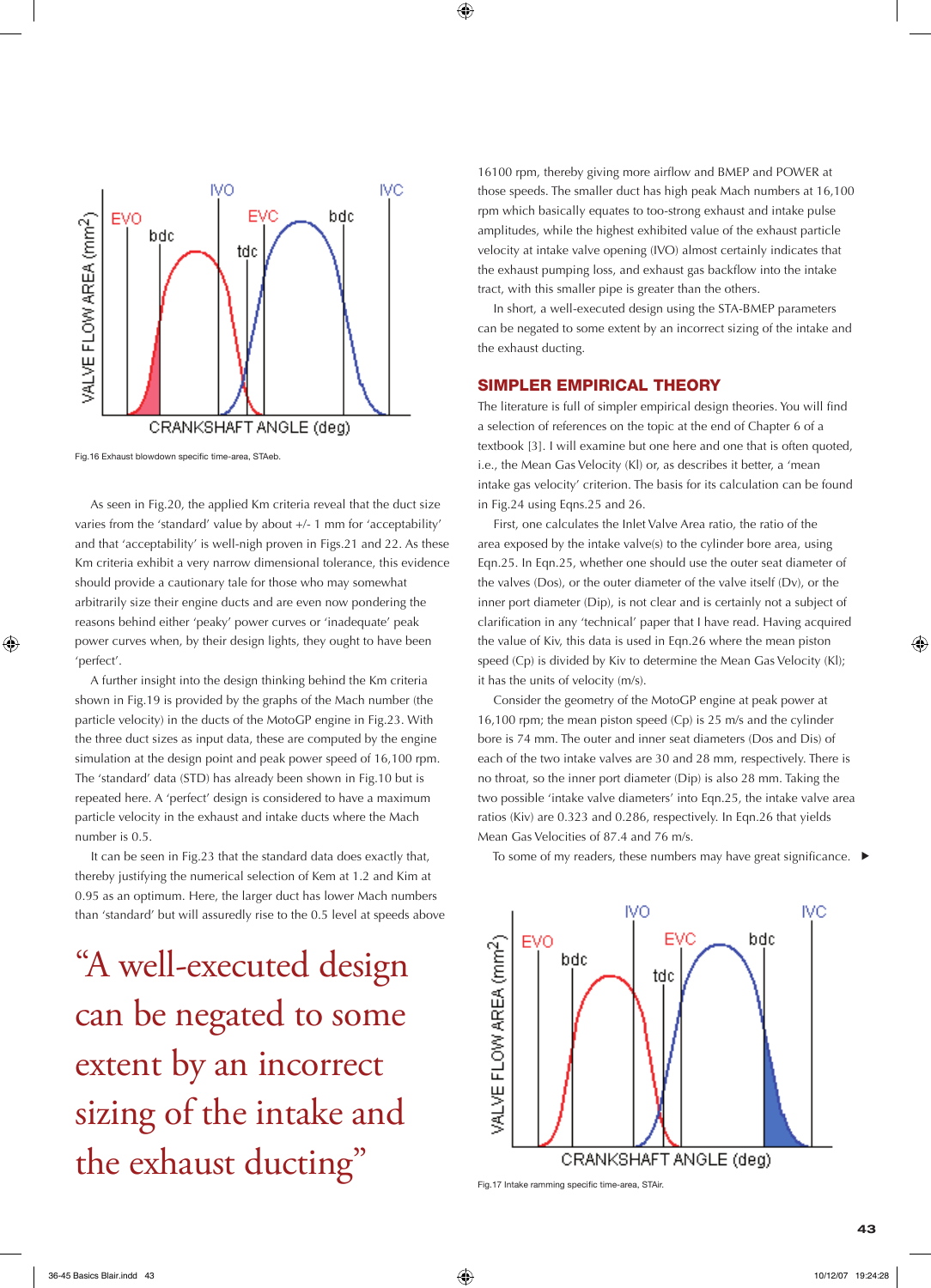Intake Pumping STA<sub>ip</sub> (s/m) =  $\frac{5.02 \times \text{BMEP}_{\text{bar}} + 57.78}{10000}$  (18) Exhaust Pumping STA <sub>ep</sub> (s/m) =  $\frac{1.7775 \times \text{BMEP}_{bar} + 74.822}{10000}$  $(19)$ Intake Overlap  $STA_{io}(s/m) = \frac{4.1185 \times BMEP_{bar} - 17.985}{10000}$  $(20)$ Exhaust Overlap STA <sub>eq</sub> (s/m) =  $\frac{3.0296 \times BMEP_{bar} - 11.363}{10000}$ Exhaust Blowdown STA eb  $(s/m) = \frac{1.6329 \times BMEP_{bar} - 7.1871}{10000}$  $(22)$ 10000 Intake Ramming STA<sub>ir</sub> (s/m) =  $\frac{2.4022 \times \text{BMEP}_{\text{bar}} - 14.57}{10000}$  $(23)$ 

Fig.18 STA relationship with BMEP defined, Eqns.18-23.

Manifold --Port Area Ratio  $K_m = \frac{A_{\text{manifold}}}{A_{\text{pot}}} = \frac{D_2^2}{n_v \times (D_{\text{ip}}^2 - D_{\text{st}}^2)}$  (24) Exhaust criterion  $1.2 < K_{\text{em}} < 1.4$  standard value of  $K_{\text{em}} = 1.3$ Intake criterion  $-0.9 < K_{im} < 1.0$  standard value of  $K_{im} = 0.95$ Fig.19 Manifold to Port Area Ratio (Km) defined, Eqn.24.

I regret to say that, while this is a design criterion for the dimensions of an intake valve and is doubtless helpful in that regard, further assistance is not forthcoming for the rest of an engine design.

 However, if one replaces the mean piston speed with the maximum piston speed (Cp) in Eqn.26, i.e., the above-used number 25 would virtually double to about 50 m/s, the Mean Gas Velocities then double to 168.8 and 152 m/s, respectively, the first of which is not a million miles/hour away from the Mach number optimum of 0.5 (170 m/s) debated above. This reasonable correlation, between Mach number and a Kl value based on maximum piston speed, lends theoretical credence to its usefulness as a basic method to size an intake valve.

 Moreover, if one extends Mean Gas Velocity thinking to the exhaust valves of an engine, where the speed of sound in the elevated temperatures of exhaust gas is some 600 m/s, there the Mach number criterion of 0.5 translates to (if computed at maximum piston speed) a Mean Gas Velocity of 300 m/s. For the exemplar MotoGP engine, using 50 m/s as the maximum piston speed and 22 mm which is the inner port diameter (Dip) of each exhaust valve, the exhaust valves area ratio (Kev) is 0.177 from Eqn.25, and an exhaust-based Mean Gas Velocity becomes 284 m/s from Eqn.26; and that is a pretty good match for the supposedly required value of 300 m/s. Hence, it seems feasible to extend the Mean Gas Velocity concept to the exhaust valves as well; this is important as the relative sizing of the exhaust and intake valves is a critical design factor which has been previously discussed [6].

 However, while the basic sizing of the valves in any given design may well be guided by using the Mean Gas Velocity for the intake valve(s) and also by this extension for the exhaust valve(s), it falls short of telling us what to do with either of them to tailor a required engine power characteristic.

 Firstly, there is no information as to the valve lift profile which should accompany a Mean Gas Velocity; such as how high should the valve(s) be lifted?; such as the required duration or the angular positions of valve opening or closing or maximum lift?; or what

#### 800 cc MotoGP engine at 16100 rpm units of STA values are s/m x 10000

|                        | actual    | target   |
|------------------------|-----------|----------|
| Exhaust STAeb values   | 14.4      | 14.4     |
| <b>STAep values</b>    | 109.8     | 98.8     |
| <b>STAeo values</b>    | 29.3      | 28.3     |
| Intake<br>STAip values | 130.1     | 122.3    |
| STAir values           | 17.7      | 18.2     |
| STAio values           | 32.8      | 36.8     |
|                        |           |          |
| Exhaust duct diameters | $D2$ (mm) |          |
| Kem = 1.4              | 36.2      |          |
| Kem = 1.3              | 34.9      | standard |
| Kem = 1.2              | 33.5      |          |
| Intake duct diameters  | $D2$ (mm) |          |
| $Kim = 1.0$            | 39.2      |          |
| Kim = 0.95             | 38.2      | standard |

Fig.20 STA and Km data computed for a MotoGP engine.

happens if I employ a more or a less aggressive valve lift profile? Secondly, in the absence of an extension of the Mean Gas Velocity concept to dimension the exhaust valves, we would not know the required size of the exhaust valve(s) which should accompany the intake valve(s); or how high and for how long, and when, they should operate, etc., etc?

 The good thing about the Mean Gas Velocity (Kl) concept is that it can be easily derived on a hand calculator but as a design tool, even with the above-proposed extension for sizing exhaust valves, it is much too simplistic to be universally useful. Technical journalists et al should consider quoting Kl data with the relevant caveats and not as Holy Grail.

 It was, as I understand it, the late Brian Lovell of Weslake who conceived Mean Gas Velocity with respect to intake valves. Before I get literally savaged by some technical journalist who feels that I have demeaned the memory of a great design engineer, I should point out that Brian Lovell proposed Mean Gas Velocity as a means of comparing engines for which precious little data was available in a design era populated with slide rules and not computers; more complex calculations were definitely not on the menu.

#### **CONCLUSIONS**

If I have thoroughly bored my expert reader I can only but repeat my earlier apology; the fault is yours, you should have stopped reading back at the first page!

 To those to whom this paper is a refresher course from their university days, then that is no bad thing. Although I very much doubt that your undergraduate university course ever extended to unsteady gas dynamics, pressure waves and engine tuning, not to speak of specific time areas, to be reminded of the fundamentals and see them extended into effective design techniques is, as has been said before, no bad thing.

 To those who find even this level of maths somewhat daunting, but yet have a basic understanding of engine tuning, rest easy because all